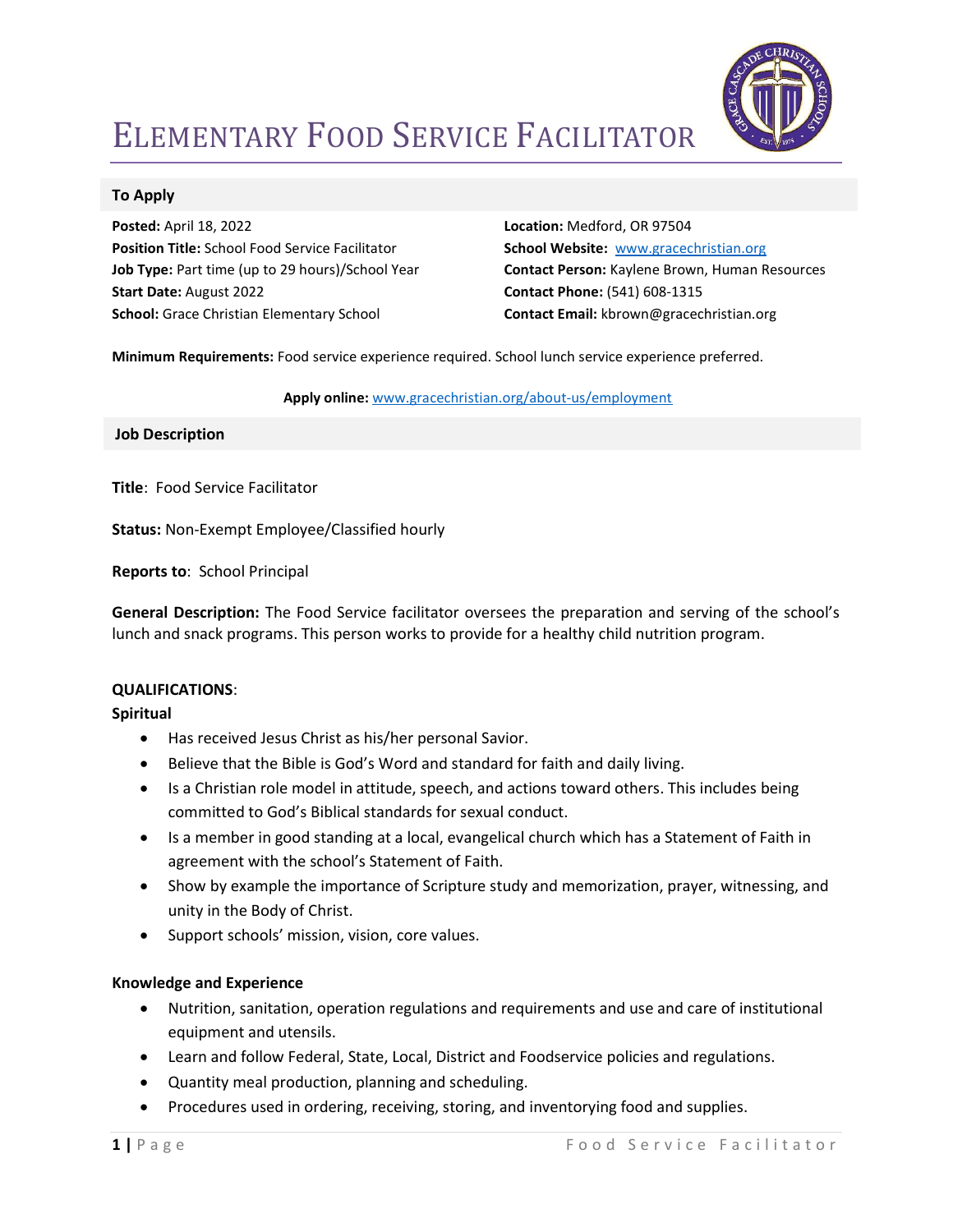- Receive training in licensing and health requirements for kitchen operation and food preparation.
- Consistently exhibit a positive attitude toward life and toward people.
- Portray a positive example in appearance, posture, language, etc.
- Work effectively with others and communicate well with students, faculty, and parents.
- Listen to others without interrupting; keep emotions under control.
- Welcomes counsel and constructive critique.
- Interact appropriately in potentially volatile situations.

# ESSENTIAL FUNCTIONS

## Spiritual Leadership

- Reflect the purpose of the school which is to honor Christ in every activity.
- Model in speech, actions, and attitude, a consistent daily walk with Jesus.
- Encourage students to accept God's gift of salvation and support their growth in Christian faith.
- Respect professional ethics that require confidentiality concerning the sharing of information about students, parents, or staff.
- Follow the pattern of problem-solving described in Matthew 18:15-35 in resolving conflicts involving students, parents, administration, and staff.

#### Position Responsibilities

- Manage, coordinate, and oversee the day-to-day food service operations.
- Manages food service assistants within assigned school.
- Prepare school lunches and assists with service of food to students.
- Maintain food service facilities in a clean and orderly condition.
- Help with set up and clean-up of the serving area, food, equipment, and supplies.
- Maintain production records and other logs related to the school nutrition program.
- Supervise volunteers participating in school nutrition program.
- Create menu preparation and analysis.
- Shop for food items.
- Ensure compliance with State and Federal laws, regulations, safety, and sanitation procedures.
- Estimate and order amount of food and supplies needed; monitor and control expenditures.
- Establish and maintain effective, Christ-centered relationships based on mutual respect and trust and work collaboratively with students, staff, and parents.
- Completes all trainings and background screenings by due date as assigned by Head of Schools or Administration. Including, but not limited to, Child Abuse Identification and Prevention, Oregon State and Federal mandated trainings, and OSHA trainings.

#### Physical Demands

Reasonable accommodation may be made to enable individuals with disabilities, who are otherwise qualified, to perform the essential functions.